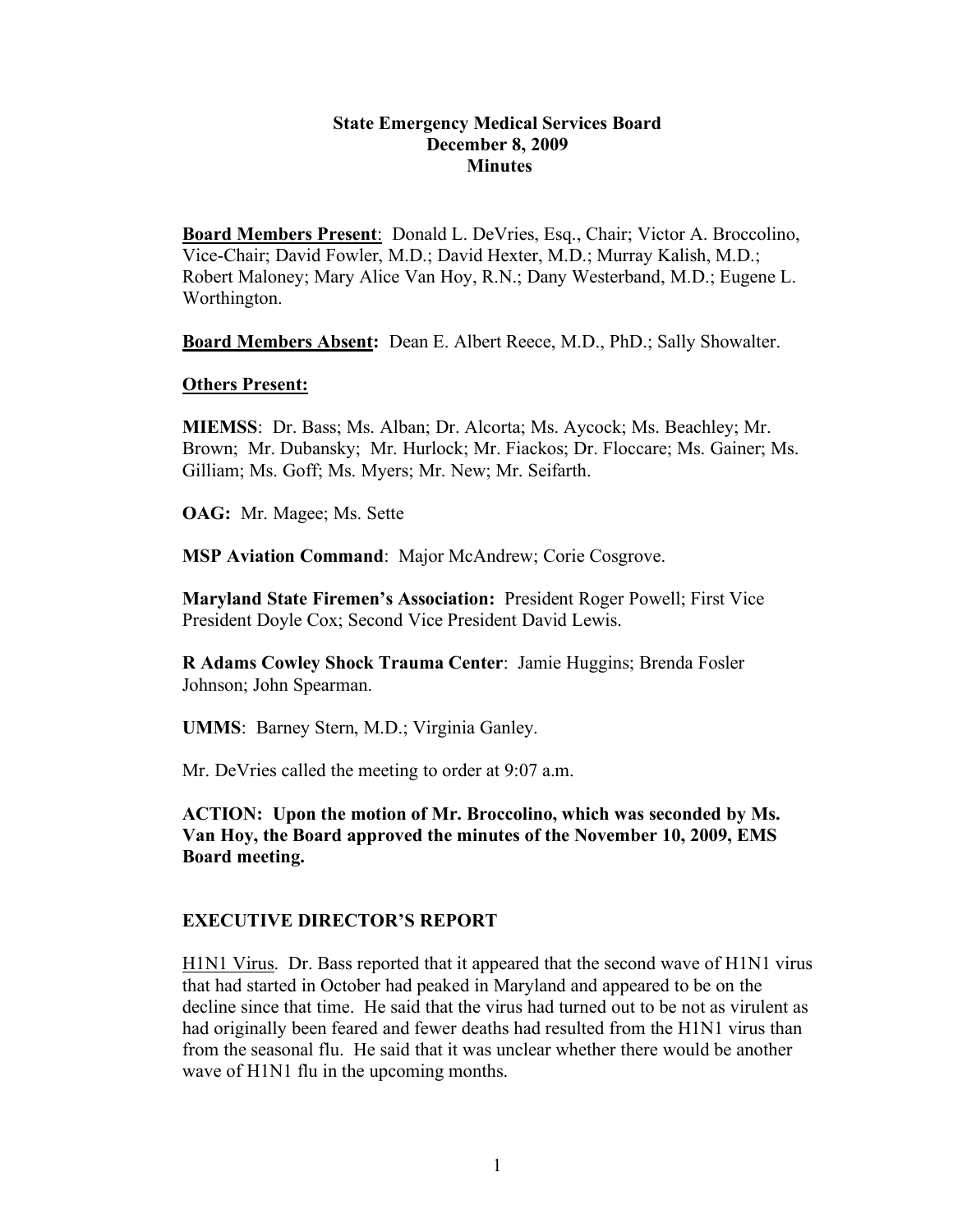New Electronic Patient Care Reporting System: Dr. Bass said that MIEMSS' draft Request for Proposal for the electronic patient reporting system to replace EMAIS® is being reviewed by the Maryland Department of Information Technology. He reminded the Board that MIEMSS had been awarded a grant for \$150,000 toward the replacement project. He said that MIEMSS requested additional Highway Safety funding through Section 408, but was advised instead to use the Section 402 (State and Community Highway Safety Grants). He said that by combining both sources of funding, MIEMSS would have available a total of \$300,000, which requires a 60/40 match basis. He said that MIEMSS has sufficient funding to do this as long as the replacement costs do not exceed \$500,000; if costs were greater, however, MIEMSS would not be able to purchase the replacement and could potentially lose the highway safety grant funding. As a result, MIEMSS is temporarily holding \$200,000 in monies it typically provides for the 50/50 matching grant program in case it is needed for EMAIS® replacement. He said that the remaining \$200,000 of the 50/50 monies had already been distributed.

Dr. Bass said that some providers were concerned about the possible loss of the remaining 50/50 matching funds, should they be needed for the EMAIS® replacement. He said that he believed it was fiscally prudent to continue to temporarily hold the remaining funds until the costs of the replacement were known. He said that the only alternative would be to request use of EMSOF funds for the replacement which would require approval of the Department of Budget and Management, the Governor, and the Joint Chairmen's Committee which is comprised of the Chair and Vice-Chair of each Legislative Committee. He said that MIEMSS had recently been advised that by DBM that its 2011 budget would be a "flat-funded." Dr. Bass said that disapproval of a request to use EMSOF funds for this project would not be surprising, given the current concerns with the economy and the state budget.

Mr. DeVries asked if any of the members of the audience would like to speak about the issue; no comments were offered by the audience. Mr. DeVries asked when it was likely that the price of the contract for replacement would be known. Dr. Bass indicated that once DOIT approves the draft RFP, the RFP would be issued with a date for submission of proposals which must include cost information. Once the proposals are received, they must be evaluated on a technical basis to ensure that the proposals meet the requirements of the RFP, after which the proposals are reviewed on the basis of cost. Dr. Bass said that MIEMSS would do everything it could to ensure that the process is completed as quickly as possible.

Mr. DeVries asked whether there had been any time-sensitive purchase requests associated with this year's matching grants monies. Ms. Alban said that MIEMSS had awarded \$200,000 and had received signed agreements from the jurisdictions, but that no jurisdiction had yet filed for reimbursement. She said that in a typical year, many jurisdictions do not complete their purchases until the end of the fiscal year in June. Mr. Worthington asked for a listing of those who had requested 50/50 funding and who had received funding.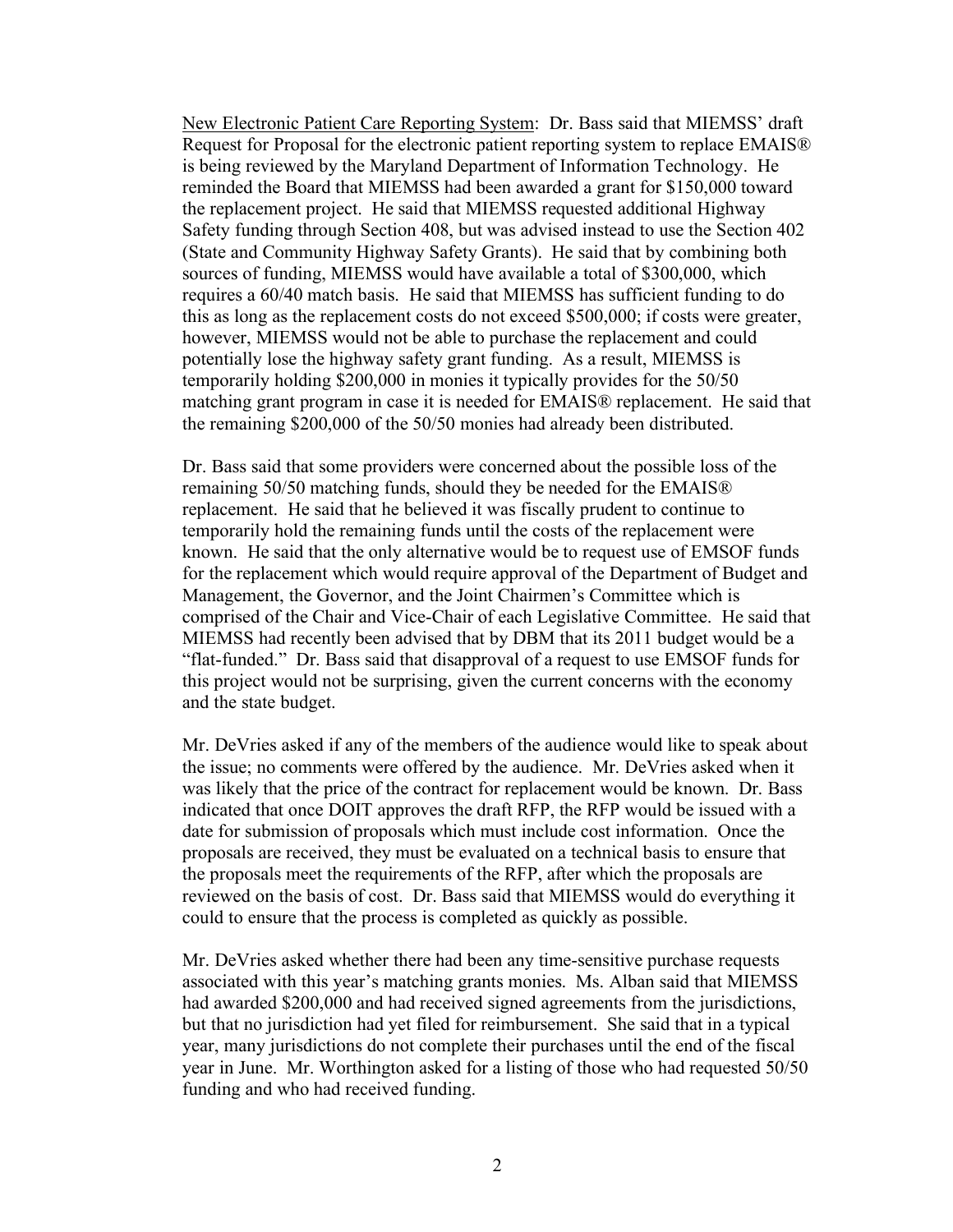Mr. DeVries asked whether those companies that needed to make time-sensitive equipment purchases had been able to do so. Dr. Bass said that the Regional Affairs Committee had looked at this specifically and had worked with the jurisdictions to ensure that time-sensitive purchases were able to be made. Mr. DeVries said that under those circumstances, it appeared that the remaining potential purchases were of a non-time-sensitive critical nature; therefore, it seemed reasonable to continue to temporarily hold half of the monies typically provided for the 50/50 matching grant program in case it might be needed for EMAIS® replacement.

Dr. Fowler asked whether MIEMSS had a rough estimate of the amount that might be needed for EMAIS® replacement. Dr. Bass said that the figure would not be known until completion of the RFP process; however, the much larger state of Virginia had spent about \$600,000 for their new electronic ambulance patient care reporting system.

Dr. Fowler noted that it may not be necessary to purchase all the necessary software licenses at the beginning. Ms. Alban said that Virginia had obtained a state license and a bridge license; Maryland envisioned obtaining a state license with an option for jurisdictions to purchase a bridge license at the state price. Mr. DeVries asked that staff report back on the payment options once that information became available.

HC Standard Replacement for FRED / CHATS. Dr. Bass reported that "HC Standard 3" has been implemented and is working. He said that most hospitals have switched over and are pleased with the new version. He said that MIEMSS staff provided support and assistance to facilities as they came online to the new HC Standard 3. He said that HC Standard can also be used to track patients and can be used in multi-casualty events. He said that planning is underway to create a dashboard to incorporate additional programs, including the Maryland Health Alert Network, ESSENCE, WebEOC, ESAR-VHP, and Maryland MIR3.

Helicopter Replacement Procurement. Dr. Bass reported that work continues on the helicopter procurement process. Major McAndrew said that Trooper 6 will soon move from its Centreville base to a base at the Easton airport.

Disaster Medical Assistance Team ("MD-1 DMAT"). Dr. Bass said that Maryland is forming a new Disaster Medical Assistance Team with personnel from Maryland and the National Capitol Region. The team will provide medical care during a disaster or any event that overwhelms a region's healthcare infrastructure. He said that MD-1 DMAT is part of the National Disaster Medical System (NDMS) within the U.S. Department of Health and Human Services.

National Educational Standards: Dr. Bass reported that new national EMS educational standards had been approved by the National Highway Traffic Safety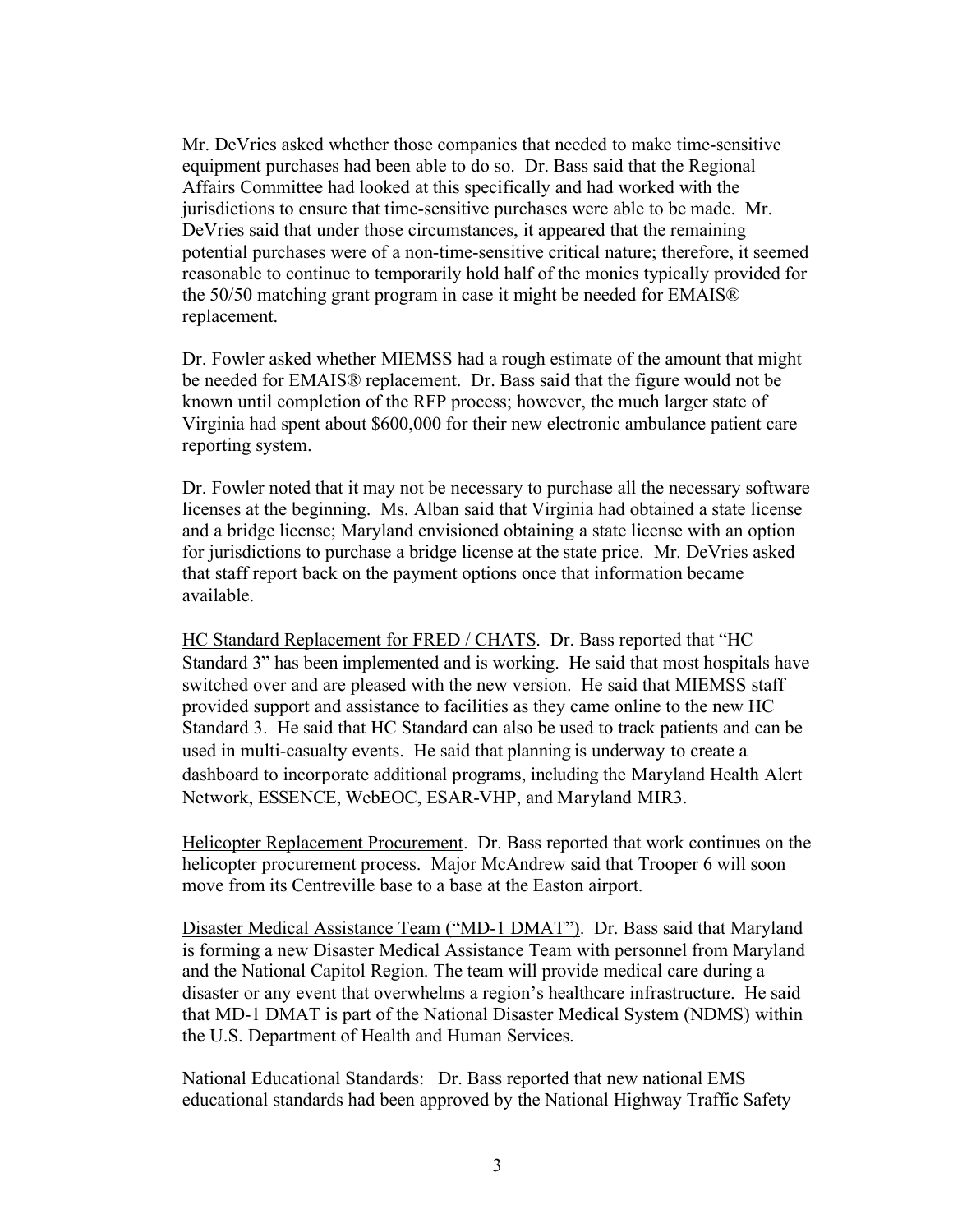Administration. He said the MIEMSS educational committees will review the new standards.

# **STATEWIDE EMS ADVISORY COUNCIL REPORT**

Dr. Kalish reported that SEMSAC met in December and considered four items: (1) the 2010 EMT 24-hour refresher course syllabus; (2) proposed STEMI regulations; (3) 2010 Update to the Maryland Medical Protocols; and (4) new officers for the Jurisdictional Advisory Committee.

# **R ADAMS COWLEY SHOCK TRAUMA CENTER REPORT**

Ms. Fosler reported that actual admissions during the month of November were about 150 more than the same period last year; she said that the bed occupancy was increased as well. She said that the number of OR cases also increased over the same period last year. She noted that there had been one Capacity Alert during November that lasted about 3 hours, but no admissions were lost during that period. She said that year-to-date interfacility transfers to STC were 129 more than the same period last year.

# **LEGISLATIVE REPORT**

Ms. Gainer reported that the General Assembly's House of Delegates EMS Workgroup would be re-convening to work on various EMS and helicopter-related issues.

# **OLD BUSINESS**

Proposed COMAR Amendment Regarding Documents Incorporated by Reference: Mr. Magee said that the Board had proposed to amend existing regulations to incorporate certain documents by reference. He said that the proposed regulation had appeared in the October  $23<sup>rd</sup>$  issue of the Maryland Register and no comments had been received. He said that the proposed regulation was before the Board for final action.

# **ACTION: Upon the motion of Mr. Broccolino, which was seconded by Dr. Hexter, the Board approved the proposed amendment to COMAR 30.01.02.01 as it appeared in the October 23rd issue of the** *Maryland Register***.**

Draft MAIS Regulation. Dr. Bass presented the draft regulation and explained that it identified the required timeframes for submission of the EMS patient care report. He said that the draft regulation had been reviewed and approved by SEMSAC. He also said that the draft had been discussed with the MSFA Executive Committee, who had requested that the implementation date be moved to October 2010. He said that the requirement to submit data had been in existence for many years, and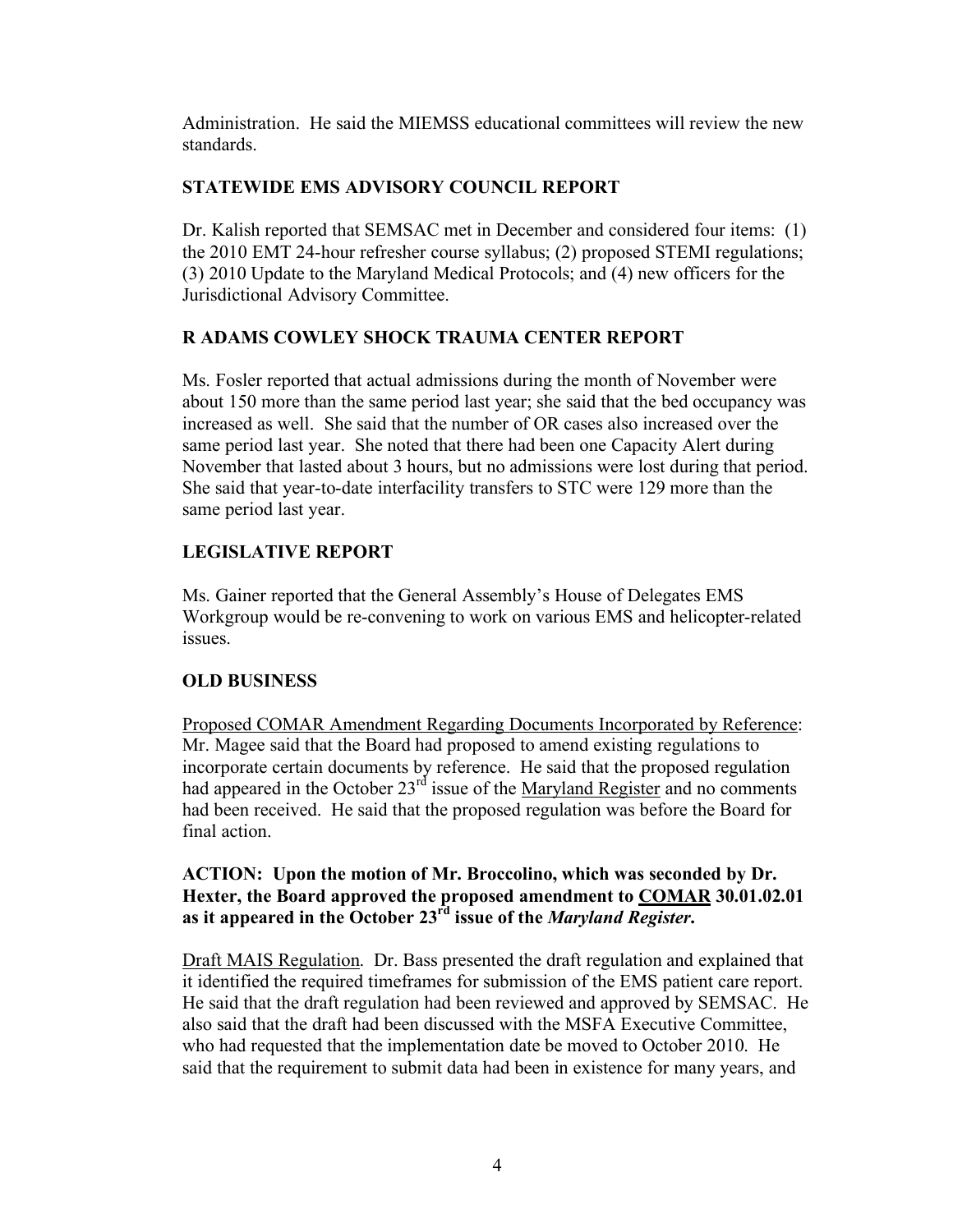the regulation would help define what is necessary for jurisdictions to be in compliance with that requirement.

Mr. Powell said that the reason for the request for the October 2010 date was that it would allow for the new electronic patient care reporting system to be implemented.

# **ACTION: Upon the motion of Ms. Van Hoy, which was seconded by Dr. Fowler, the Board approved the draft regulation for publication in the Maryland Register as a proposed regulation.**

"Housekeeping" Amendments to COMAR 30.03.04.04. Mr. Magee said that several housekeeping amendments to various parts of Title 30 were needed. He said that the Board had previously voted to approve the amendments for publication as draft regulations, but that one additional item that had been inadvertently left off. He said that the amendments before the Board reflected the complete version.

# **ACTION: Upon the motion of Ms. Van Hoy, which was seconded by Dr. Westerband, the Board approved the "housekeeping" amendments to COMAR 30.03.04.04.**

Draft STEMI Regulations. Dr. Bass said that MIEMSS had started work several years ago on development of a STEMI designation program and draft STEMI regulations. He said MIEMSS had drafted and circulated several iterations of the draft regulations with stakeholders throughout the state. He said the most recent draft before the Board was the third draft which had also been circulated and had been favorably received by stakeholders. He summarized the draft regulation, as well as the various comments that had been received on the draft. Mr. DeVries noted that MIEMSS staff had worked hard to obtain consensus on the draft regulations.

# **ACTION: Upon the motion of Dr. Westerband, which was seconded by Dr. Kalish, the Board approved the draft STEMI regulations for publication as proposed regulations.**

#### **NEW BUSINESS**

Protocol Change Pursuant to Governor's Executive Order. Dr. Bass said that on November 6, 2009, Governor O'Malley had signed an Executive Order to permit Maryland paramedics and CRTS to immunize the public against H1N1 flu virus. He said that the Executive Order was necessary because current law allows paramedics to vaccinate public safety personnel only. Subsequent to the Executive Order, a protocol change had been approved by Mr. DeVries and Dr. Bass on an emergency basis that specified how the Executive Order would be implemented. He asked that the Board approve the protocol change.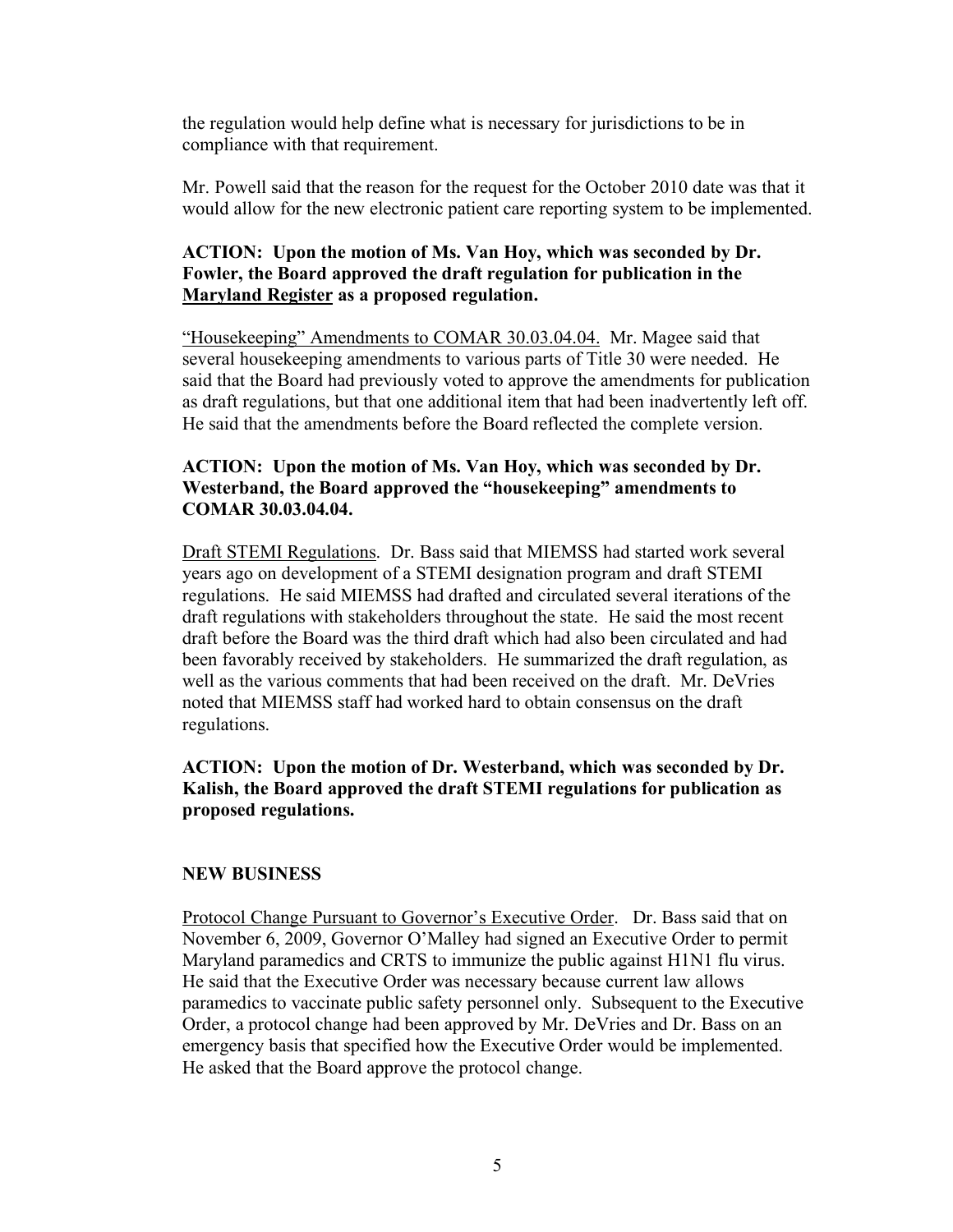**ACTION: Upon the motion of Mr. Broccolino, which was seconded by Ms. Van Hoy, the Board approved the protocol to implement the Executive Order, as well as any extension to the Executive Order.** Mr. DeVries asked Dr. Alcorta to report back to the Board on which jurisdictions had implemented the protocol.

Jurisdictional Advisory Committee. Mr. Hurlock said that the bylaws of the Jurisdictional Advisory Committee (JAC) require the election of officers every two years and that the elected officers are to be approved by the Board. He said that David Carrier (Caroline County) and Mike Deckard, Jr., (Cecil County) had been elected Chairman and Vice-Chairman respectively.

#### **ACTION: Upon the motion of Ms. Van Hoy, which was seconded by Mr. Broccolino, the Board approved the election of the JAC Chairman and Vice-Chairman.**

Mr. DeVries announced that the Board would be adjourning to Executive Session and would reconvene into Open Session.

#### **ACTION: Upon the motion of Ms. Van Hoy, which was seconded by Mr. Broccolino, the Board adjourned to Executive Session.**

The purpose of the closed session was to carry out administrative functions under State Government Article 10-502(b), to obtain legal advice from counsel under State Government Article 10-508 (a)(7) and to discuss certain site reviews and maintain certain records and information in confidence as required by Health Occupations Article 14-506 (b) under State Government Article 10-508(a)(13).

**Board Members Present**: Donald L. DeVries, Esq., Chair; Victor A. Broccolino, Vice-Chair; David Fowler, M.D.; David Hexter, M.D.; Murray Kalish, M.D.; Robert Maloney; Mary Alice Van Hoy, R.N.; Dany Westerband, M.D.; Eugene L. Worthington.

**Board Members Absent:** Dean E. Albert Reece, M.D., PhD.; Sally Showalter.

#### **Others Present:**

**MIEMSS**: Dr. Bass; Dr. Alcorta; Mr. Dubansky; Ms. Gainer; Mr. Schaeffer; Mr. Seifarth.

**OAG:** Mr. Magee; Ms. Sette

**UMMS**: Barney Stern, M.D.; Virginia Ganley.

The results of educational site reviews and the status of applications for program designations were discussed.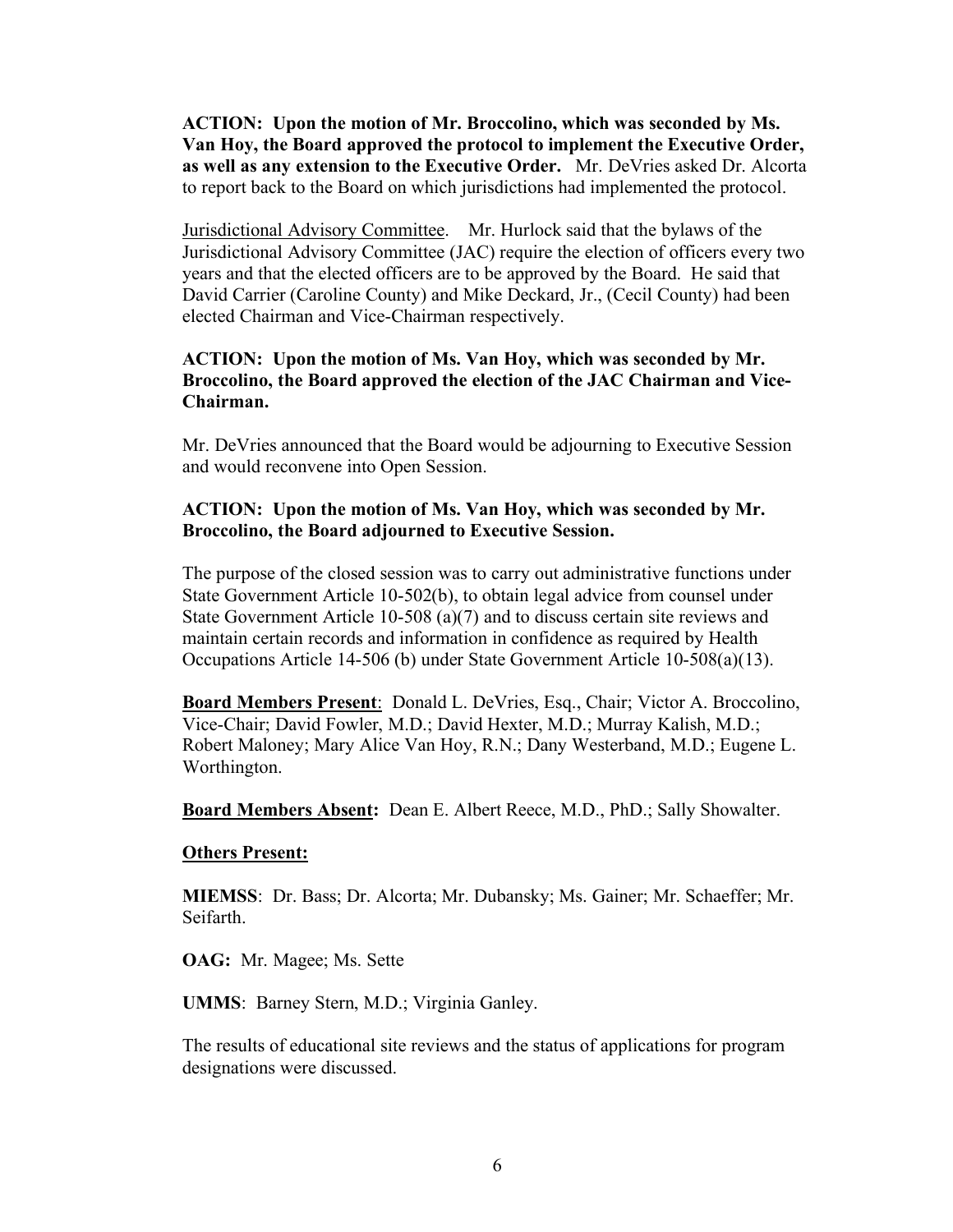There was discussion of the compliance of EMS Operational Programs with COMAR regulations.

The Board received legal advice on a pending research project.

The Board reviewed and took action on pending disciplinary cases.

The Board reconvened in Open Session at 11:51 a.m.

**Board Members Present**: Donald L. DeVries, Esq., Chair; Victor A. Broccolino, Vice-Chair; David Fowler, M.D.; David Hexter, M.D.; Murray Kalish, M.D.; Mary Alice Van Hoy, R.N.; Dany Westerband, M.D.; Eugene L. Worthington.

**Board Members Absent:** Robert Maloney; Dean E. Albert Reece, M.D., PhD.; Sally Showalter.

# **Others Present:**

**MIEMSS**: Dr. Bass; Dr. Alcorta; Mr. Dubansky; Mr. Hurlock; Ms. Gainer; Mr. Schaeffer; Mr. Seifarth.

**OAG:** Mr. Magee; Ms. Sette

**UMMS**: Barney Stern, M.D.; Virginia Ganley.

# RAMPARTS Study.

**ACTION: Upon the motion of Mr. Broccolino, which was seconded by Dr. Hexter, the Board approved the following motion, with Dr. Kalish abstaining:**

**The Rapid Anticonvulsant Medication Prior to Arrival Trial (RAMPART) research protocol regarding midazolam and lorazepam is approved under COMAR 30.03.05.04 subject to the requirements of COMAR 30.03.05.04 and subject to the following:**

**The University of Maryland, Baltimore Institutional Board is designated as the MIEMSS IRB for the purposes of the Rampart research protocol, subject to that IRBs acceptance of this designation;**

**The results of the Johns Hopkins Medicine IRB review of the Rampart study be provided to the EMS Board by the Dr. Stern when such results are available; and**

**The research protocol shall be performed in accordance with the RAMPART protocol submitted by the Protocol Review Committee.**